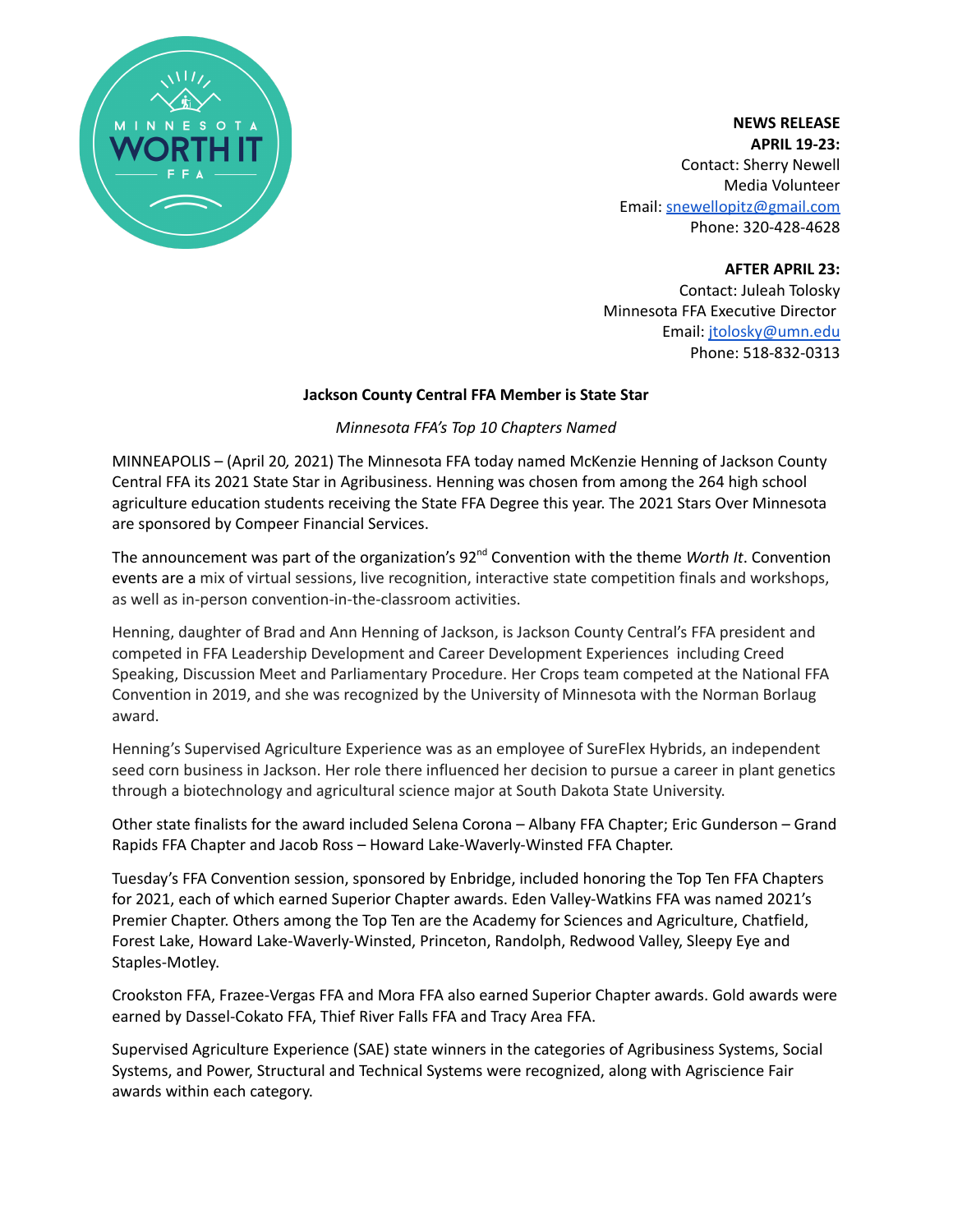Agribusiness and Social Systems Proficiency awards included:

- Agricultural Education Jaydon Esteboe, Redwood Valley, sponsored by the Jim Ertl Fund;
- Agricultural Processing Bryce Sonnek, United South Central, sponsored by the CHS Foundation;
- Agricultural Sales Entrepreneurship Riley Muenchow, Russell-Tyler-Ruthton, sponsored by Bremer Bank;
- Agricultural Sales Placement Marissa Johnson, Tracy, sponsored by Peterson Farms;
- Agricultural Services Natalie Beckendorf, Renville County West, sponsored by Rosen's Diversified; and
- Service Learning Charlie Haug, Kerkhoven-Murdock-Sunburg, sponsored by the Minnesota Biofuels Association.

Top Proficiency winners in Power, Structural and Technical Systems were:

- Agricultural Mechanics Design and Fabrication Benjamin Olander, Staples-Motley, sponsored by the John Deere Company;
- Agricultural Mechanics Repair and Maintenance Entrepreneurship Caldyn Huper, United South Central, sponsored by NAPA Auto Parts; and
- Agricultural Mechanics Repair and Maintenance Placement Karla Schultz, Atwater-Cosmos-Grove City, sponsored by Lynnes Welding Training.

Agriscience Fair Gold awards for Social Systems were given to Karley Hamilton, Waseca; Levi Holtz, Buffalo; and Madilyn Mages, Cedar Mountain.

Power, Structural and Technical Systems Gold awards for the Agriscience Fair went to Chloe Haack, Cleveland; Olivia Noble and Madison Anderson, Kerkhoven-Murdock-Sunburg; and Morgan Langenburg, Academy for Sciences and Agriculture.

In her retiring address titled *The Beauty of the Process*, Laney Swiers of Mahnomen FFA, State FFA Sentinel, told members to experience the little moments that shape them.

"The outcome is amazing, but the process to get there is where the actual growth happens," she said. "There is something so beautiful about the journey we endure."

The Minnesota FFA Foundation's Honors Reception included recognition of the 2021 Minnesota FFA Hall of Fame as presented by the Minnesota FFA Alumni Association and Supporters. Those honored were: Wes Anderson, Appleton; Dennis Bjorklund, Victoria; Sarah Dornink, St. Paul; Michael Dove, New Ulm; Mary Hoffmann, Sleepy Eye; Donna Moenning, Hayfield; Keith Olander, Staples; Eric Sawatzke, Kensington; and Harmon Wilts, Kerkhoven.

FFA Chapters in schools across Minnesota participated in convention activities today such as hands-on challenges to win an iPad Mini or a Kindle, and downloadable graphics promoting the day's theme, *YOU are Worth It!*

Workshops offered online included Goal Digger – Planning Your Way to Success and Be-YOU-tiful: Individuality, Authenticity and Professionalism. The online Blue Room provided students with presentations surrounding 21<sup>st</sup> century challenges in agriculture, food and natural resources.

Throughout the convention, content is available on the [Minnesota](https://www.mnffa.org/) FFA website, the [Minnesota](https://www.youtube.com/user/minnesotaffa) FFA [YouTube](https://www.youtube.com/user/minnesotaffa) Channel, on the organization's [Facebook,](https://www.facebook.com/mnffa) [Twitter](https://twitter.com/MNFFA) and [Instagram](https://www.instagram.com/mnffa/) pages and on the Convention app (https://crowd.cc/mnffa2021 or by download from <https://crowd.cc/s/3ZLxW>).